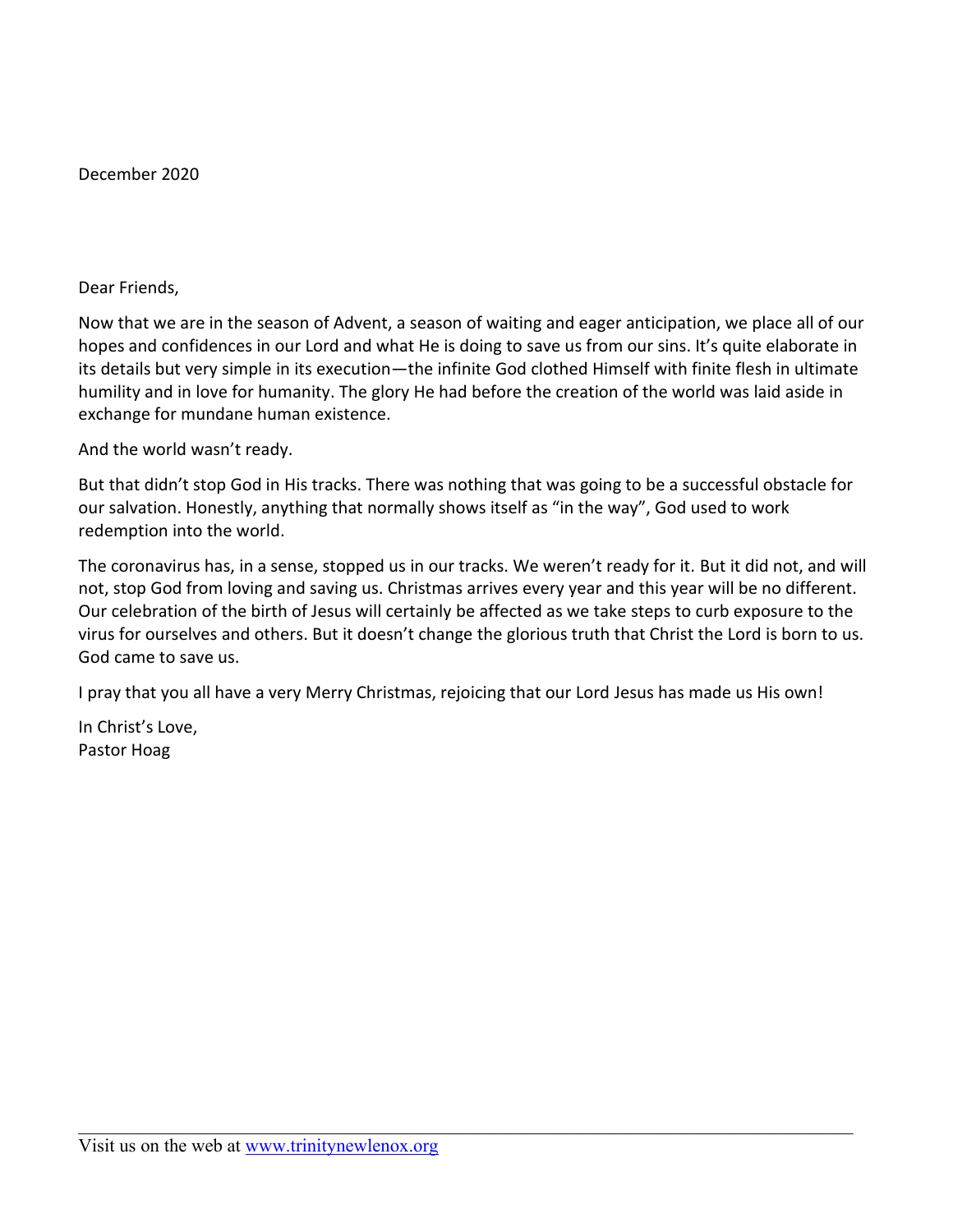





#### **Update from our Church Council President, Jeff McDonald\_\_\_\_\_\_\_\_\_**

*December Newsletter 2020*

As I prepare to step down from my current role as President of Church Council, I want to convey a message of thanks to the congregation for the tremendous support that I have received over the last decade in my service on this council. We've achieved quite a bit over this time period but that was made possible not only through your generous financial support of your church but through your unwavering support of the members of church council as well. I don't take this for granted and I know none of my colleagues on council do either.

I also want to encourage anyone in our congregation who has not served on council to give thoughtful consideration to doing so. I have said before that my membership at Trinity has only been enhanced by taking a more active role in the 'business' of running a church, and I truly do believe I see things at Trinity more clearly as a result of this. We have a tremendous group of volunteers on council now, but looking back over time, we have always had great volunteers pitching in to serve on council. None of these positions are permanent, though, and all of them will eventually require someone new to serve in this capacity. Whether you know this is something you want to do or you're just curious about what it might involve, we depend and rely on our members to volunteer for these council positions and I encourage you to consider serving your church in this way.

Like those who have stepped down from council before me, I am leaving you in exceedingly capable hands. We have long benefited as a church from the generous donation of resources of our members, whether that was financial support or volunteering either on council or in one of our many organizations. We are stronger together, and we benefit most when each member considers an active role in the church. While I will no longer be on council, I will continue - as so many have before me - to seek out ways to stay involved at Trinity. In a building as old as ours, there is literally always something in need of attention and I hope to be able to continue to actively contribute as a member of this congregation. I hope to be involved in our church for a long time to come. But for now, thank you for your overwhelming support and please continue to offer it as you have before.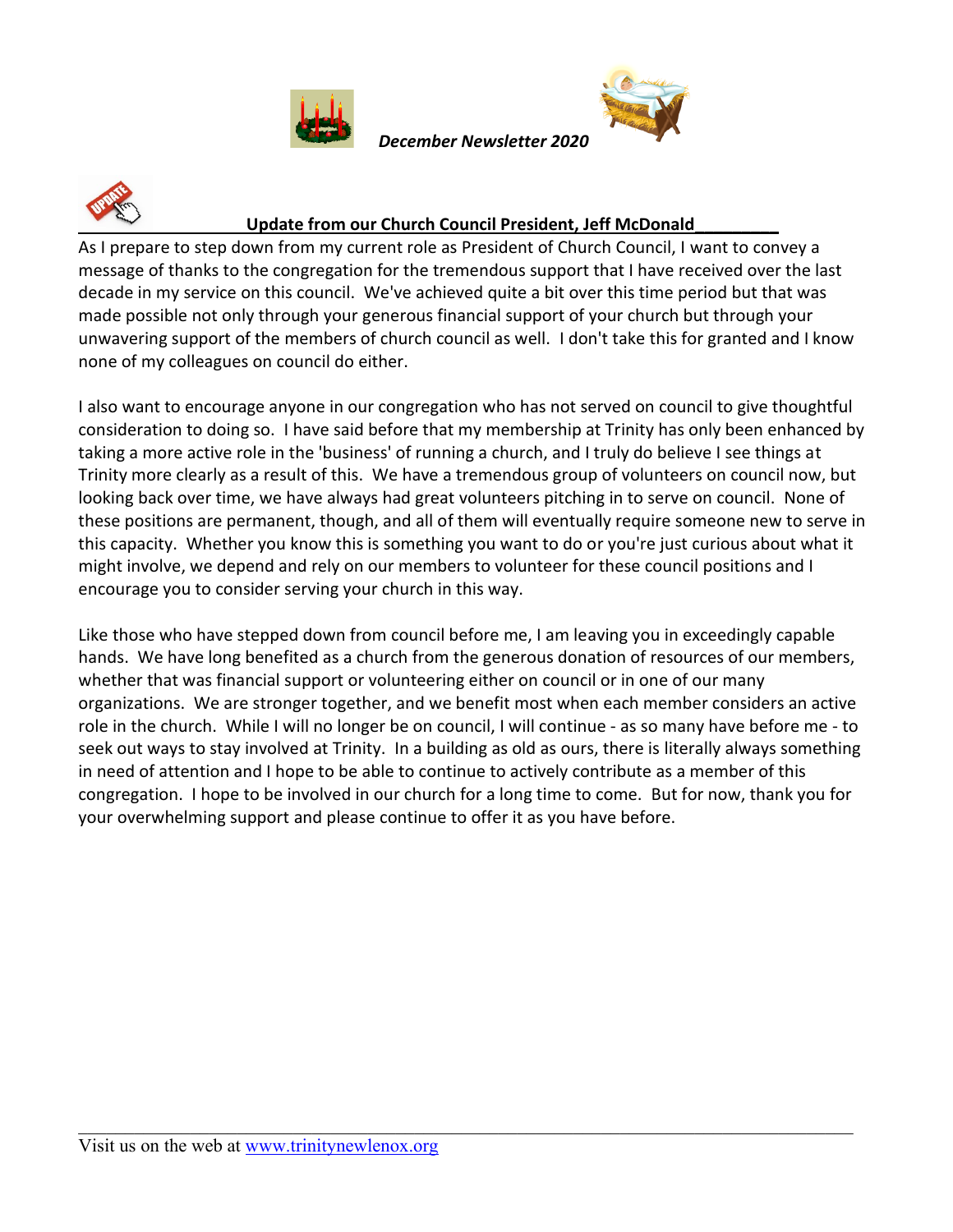

### **CONTRIBUTION ENVELOPES**

Members, who have not received offering envelopes in the past and would like to request them for the year 2020, please, fill out a request with your name, address, and telephone number and give it to Judi, the church secretary, or place in Tammy Doerrer's, Financial Secretary, church mailbox. Request forms are on the table in the hallway.

Also, members who desire to discontinue use of envelopes, please contact Judi or Tammy.

Members using church envelopes may pick up their 2020 envelope boxes on the table in the hallway. Envelope boxes not picked up in December will be mailed the 2nd week of January. Great appreciation to members who pick up their envelopes rather than having them mailed! Questions – contact Tammy, 815 485-3558 or Judi, Church Secretary Thanks! Tammy, Financial Secretary

**SOCIAL MINISTRY**



#### **MorningStar Christmas Activities**

**The MorningStar Giving Tree is on the hall table, complete with envelopes for monetary donations, to be forwarded for this most charitable mission's works**. While we know it is hard to use the envelopes at this time, you can still make a donation if you choose to do so by either mailing in the donation or making the donation on line but please mark it for MorningStar. Please remember to make any checks payable to Trinity so all donations can be recorded and then distributed to MorningStar. Thank you, in advance, for your gifts in any amount.

### **"Stars of Hope"** - **All "Stars" have been taken. Thank you to all. If you are interest in helping with this project.**

All purchased, wrapped, and tagged gifts must be returned to Trinity by Wednesday, December 2<sup>nd</sup>, so they can be delivered to MorningStar. Your continued support of this project is very much appreciated.

#### **Sole Hope**

Thank you to everyone for your support of Sole Hope. Through your donations and help in cutting, we were able to send 160 pairs of shoes. We are also donating leftover fabric to an organization that recycles jeans.

#### **Kitchen**

Also, thank you to all of the volunteers from Chancel and Social Ministry who helped with the kitchen clean-up and organization.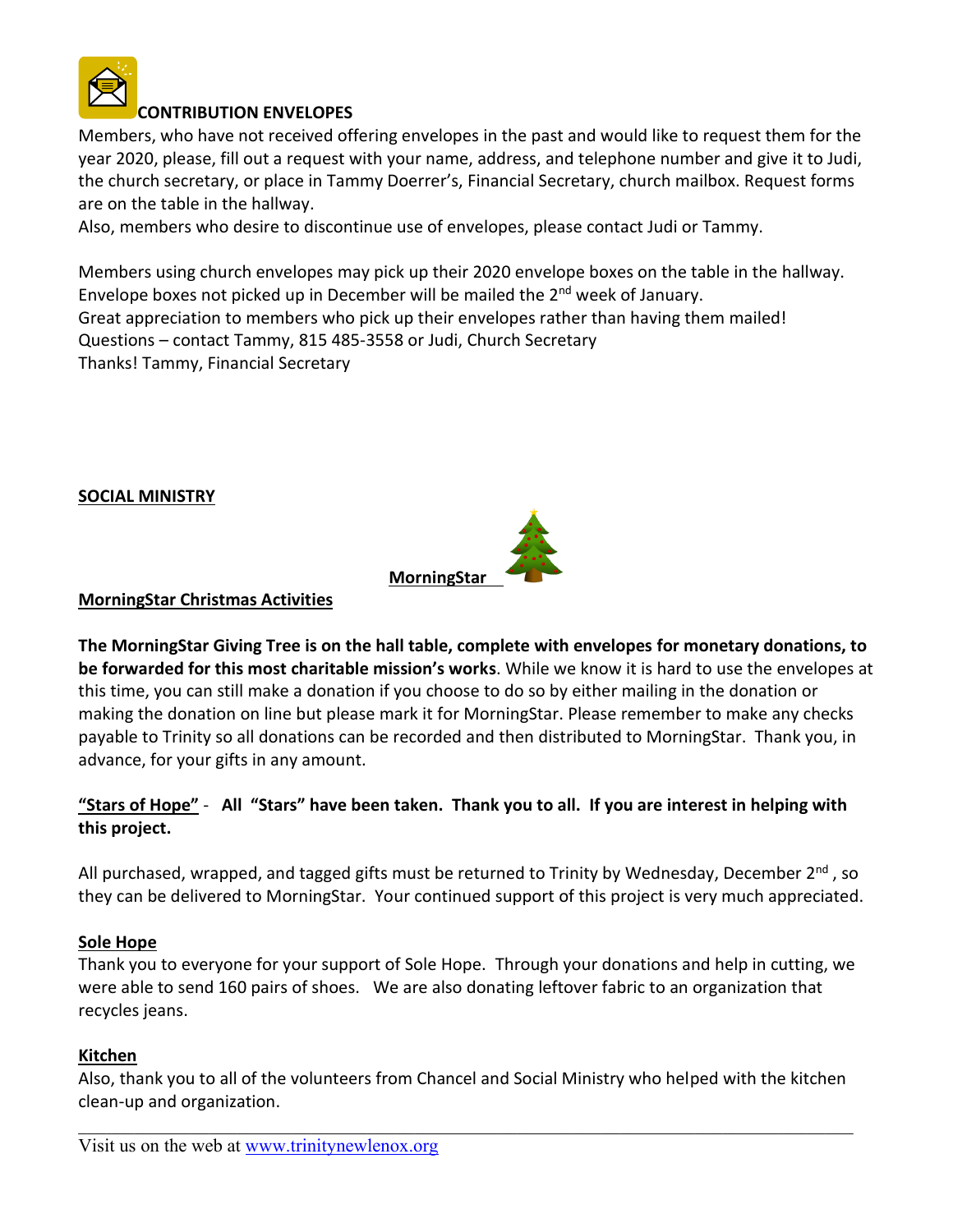

#### **Cookies**

Are you missing the annual Cookie Walk? If you are in need of holiday cookies, please contact Jan Toepke. She has been baking cookies for people as part of her cake business for several years. Cookies offered include Spritz, Peppermint Balls, Melting Moments, Butterballs, Holiday Snowballs, Peanut Butter Blossoms, Chocolate Turtle, and sugar. If interested or for more information call (815) 485-2638 or email [toepkej@gmail.com.](mailto:toepkej@gmail.com) Order forms can be emailed.



**Blood Drive –** Will be held on December 8, 2020 in the church parking lot from 2 – 7pm**.** Please remember to social distance and wear a mask. Upon arrival at church, go directly to the mobile unit in the parking lot.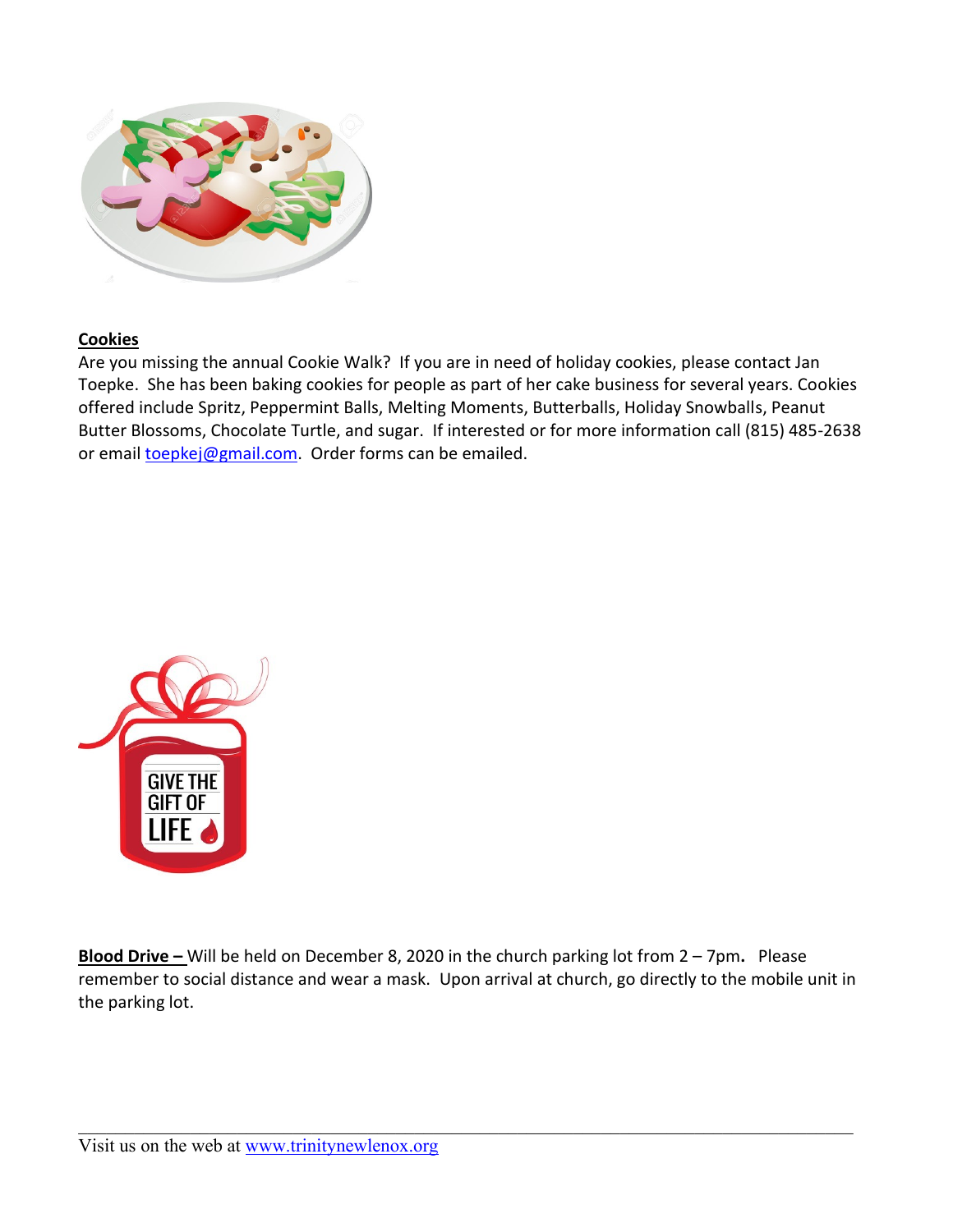### **Usher Information**

#### **Trinity Lutheran COVID Usher and Duty Schedule:**

Our previous schedule with two Sunday services provided for two ushers per service. Having adapted one service per Sunday during COVID precautions we will alternate the usher schedule until conditions change as we continue to pray the pandemic improves.

Usher duties during COVID Include:

- 1. Encouraging mask and social distance as congregants enter, get seated and proceed to communion. [One Usher at parking lot entrance and one usher in narthex before the service.] 2.
- 2. Pastor will safely administer communion. One usher should walk down the center aisle to let congregants know when it is safe for them to proceed to communion socially distanced. [Avoid a long line]
- 3. Count and record attendance and communion participants noting the numbers in the usher notebook.
- 4. Assist with safe exiting, pastor will dismiss beginning with the back pews
- 5. After dismissal check that all windows and doors are closed, the lift locked up and lights are off.

December Usher Schedule:

- 1 st Sunday: Tom Kaun and Larry Wennlund
- 2<sup>nd</sup> Sunday: Tim King and Ed Tatro
- 3 rd Sunday: Mike Gardner and Gary Purnell
- 4 th Sunday: Steve Tomany and Randy Varju

As previously practiced, if you cannot attend on your Sunday please contact an usher on the list. We also have alternates who have assisted in the past: Biff Aiken, Robert Stark, Bob Jackman, Duncan Bachman and Bill Jackson.

Respectfully submitted, Ed Tatro and Diane Sewing, Worship and Spiritual Life Directors.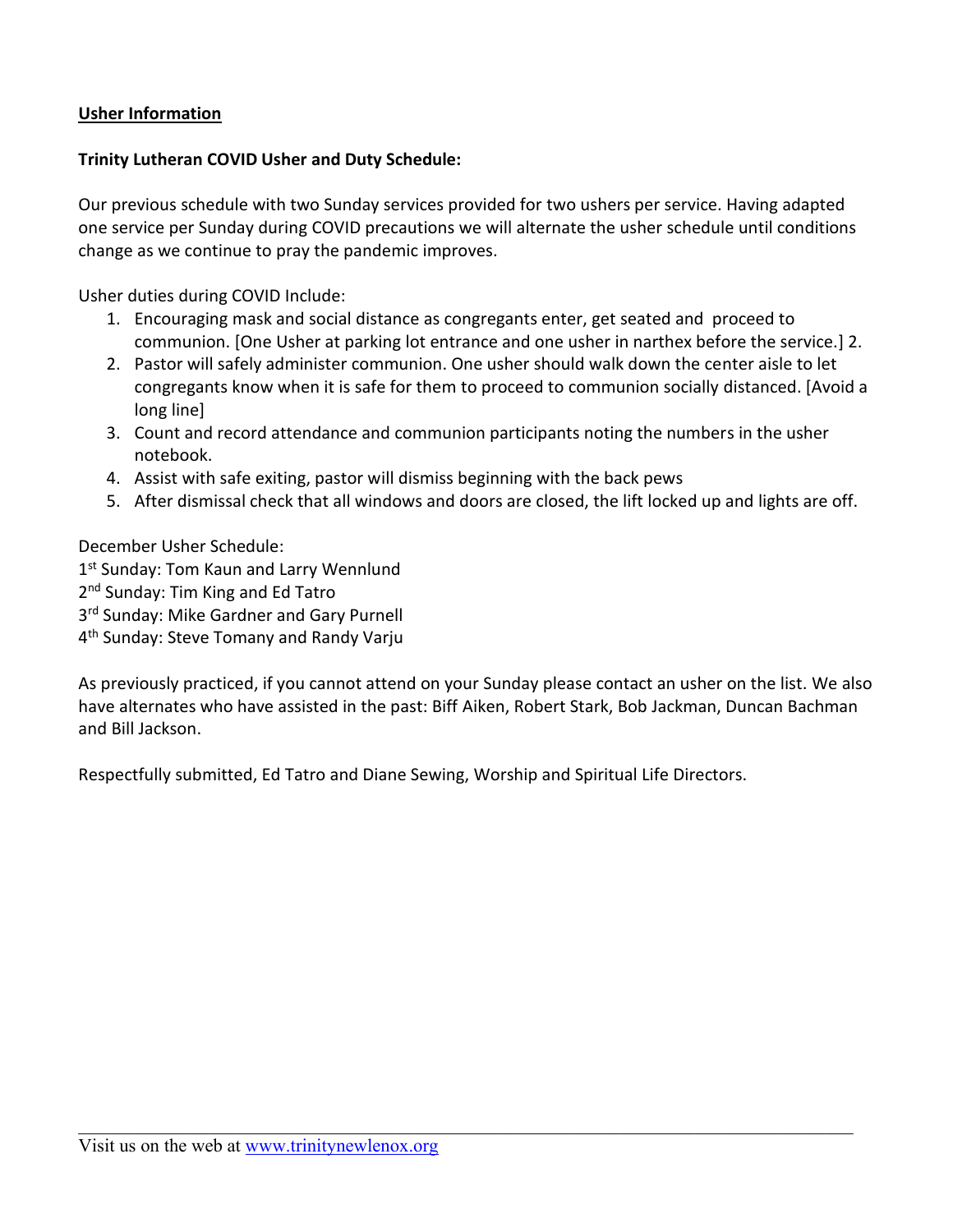

**SCRIP GIFT CARDS** – An easy way to shop and earn money for our church. Scrip cards are the same gift cards that you can purchase from retailers, including grocery & department stores, restaurants, gas stations, hotels, home improvement stores, etc. In addition to giving them as gifts, they can be used for daily or holiday shopping. We order the gift cards at a discount and you pay face value so there is no additional cost. We have decided to add another order date for the holidays. **The due dates are set for Sunday Dec 6 and also Sunday Dec 13 both [at noon.](x-apple-data-detectors://2/)** These orders will be available for pick-up the weekend following the order date. There is an order form attached to the newsletter in addition to some on the hallway table below the Youth bulletin board. You may place your order online, email it to Angie, or place it in the gold envelope which is next to the mail boxes in the old church office. Checks should be made out to *Trinity Lutheran Youth*. To make special arrangements for payment and pick-up or to get the enrollment code for online orders, contact Angie at [minett411@yahoo.com](mailto:minett411@yahoo.com) o[r 815-228-](tel:815-228-4902) [4902.](tel:815-228-4902) You can also learn more online at [shopwithscrip.com.](http://shopwithscrip.com/) Thank you for your support!



#### **Religious Humor:**

MN Lutheran Airlines.

WE ARE PLEASED TO ANNOUNCE LUTHERAN AIRLINES IS NOW OPERATING IN MINNYSOTA! ALSO SERVING VISCONSIN, NORDERN MITCHIGEN, NORT & SOUT DAKOTA

If you are travelin soon, consider Lutran Air, the no-frills airline. You're all in da same boat on Lutran Air, here flyin is a upliftin experience:

- Dair is no first class on any Lutran Air flight.

- Meals are potluck. Rows 1 tru 6, bring rolls; 7 tru 15, bring a salad; 16 tru 21, a hot dish, and 22-30, a dessert.

- Basses and tenors please sit in da rear of da aircraft.
- Everyone is responsible for his or her own baggage.
- All fares are by free will offering, and da plane will not land til da budget is met.

- Pay attention to your flight attendant, who vill acquaint you wit da safety system aboard dis Lutran Air. Okay den, listen up; I'm only gonna say dis vonce: In da event of a sudden loss of cabin pressure, I am frankly gonna be real surprised and so vill Captain Olson, because ve fly right around two tousand feet, so loss of cabin pressure would probably mean da Second Coming or someting of dat nature, and I wouldn't bodder with doze liddle masks on da rubber tubes--you're gonna have bigger tings to worry about den dat. Just stuff doze back up in dair liddle holes.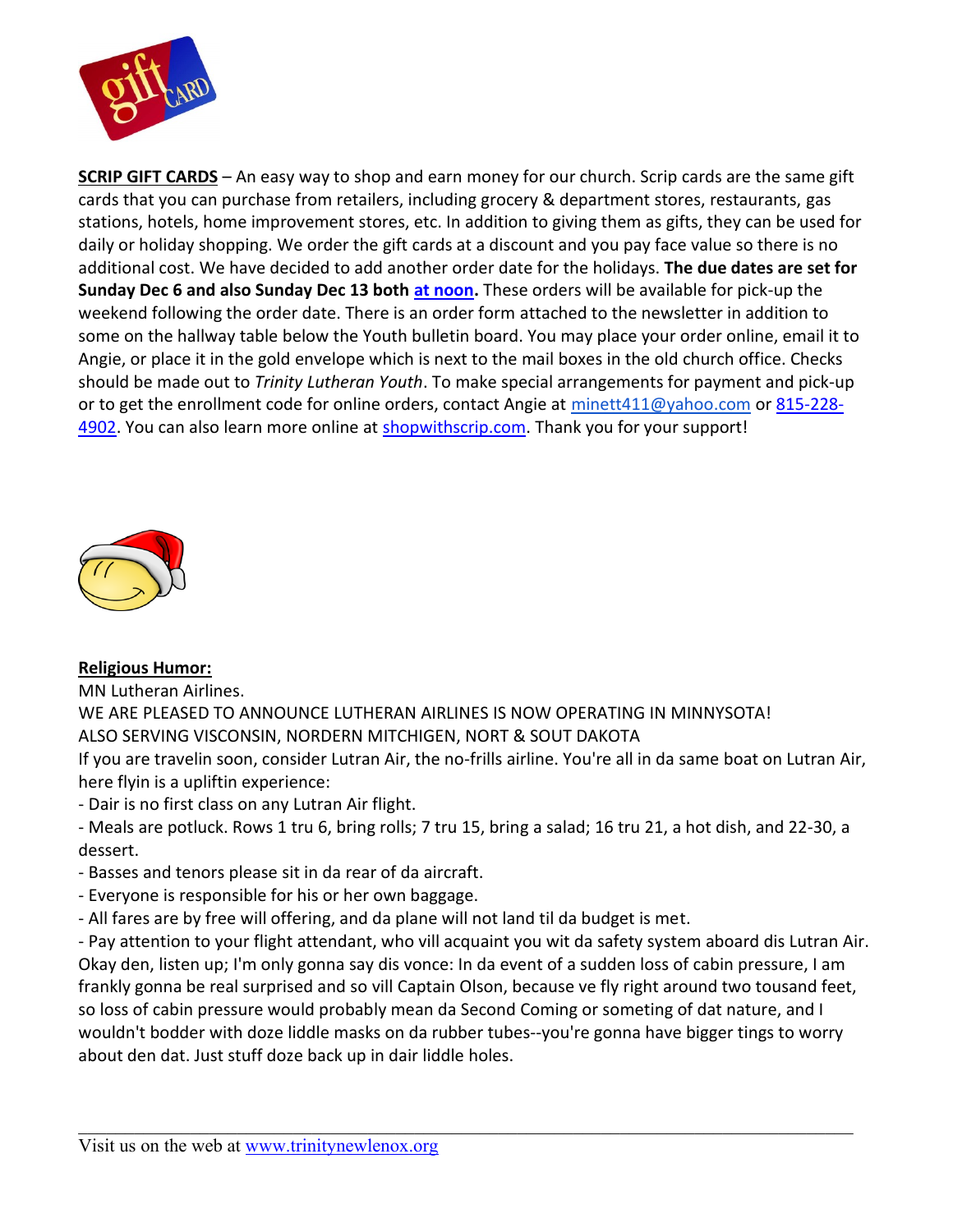Probably da masks fell out because of turbulence which, to be honest wit you, we're gonna have quite a bit of at two tousand feet, sorta like driving across a plowed field, but after a while you get used to it. In da event of a water landing, I'd say forget it.

Start saying da Lord's Prayer and just hope you get to da part about forgive us our sins as we forgive dose who sin against us, which some people say 'trespass against us,' which isn't right, but what can you do?

Da use of cell phones on da plane is strictly forbidden, not because day may confuse da plane's navigation system, which is by da pants all da way. No, it's because cell phones are a pain in da wazoo, and if God had meant you to use a cell phone, He wudda put your mout on da side of your head. We start lunch right about noon and it's buffet style wit da coffeepot up front. Den we'll have da hymn sing; hymnals are in da seat pockets in front of you. Don't take yours wit you when you go or I am gonna be real upset and I am NOT kiddin!

Right now I'll say Grace: Come, Lord Jesus, be our guest and let deze gifts to us be blessed. Fader, Son, and Holy Ghost, May we land in Dulut or pretty close.



*ALTAR FLOWERS***:** Chancel Guild members would like to thank those who sponsored a weekend this last year. We thank you for your flexibility considering the impact Covid-19 restrictions had on church attendance and our flower orders. We pray life will return back to normal in 2021. **A new 2021 Altar Flower Calendar has been posted.** You can find it in the glass case hanging on the wall across the old office. If you would like to reserve a weekend for **2021** in memory of a loved one, to commemorate a birthday, wedding anniversary, or in celebration of God's blessings, please fill out a sponsor sheet. Sponsor sheets are located on a hook attached to the glass case housing the calendar. If you have any questions, please contact Kay Purnell at [purnellk51@hotmail.com](mailto:purnellk51@hotmail.com) or (815) 485-9017



Chancel Guild will be decorating the chancel area with poinsettias for the Christmas services this year whether the services are **in-person or on-line**. If you would like to help decorate the chancel area by purchasing a poinsettia for them to use, please fill out the attached order form. Turn it into the office along with payment or mail it to the church by Sunday, December 13, 2020. The cost of each plant is \$21.50. Make checks payable to **Trinity Lutheran Chancel Guild**. If you have any questions, you may contact Kay Purnell at **[purnellk51@hotmail.com](mailto:purnellk51@hotmail.com)** or **(815) 485-9017**. Your plant may be picked up any time after the Christmas Day service or during the week when the office is open. Thank you!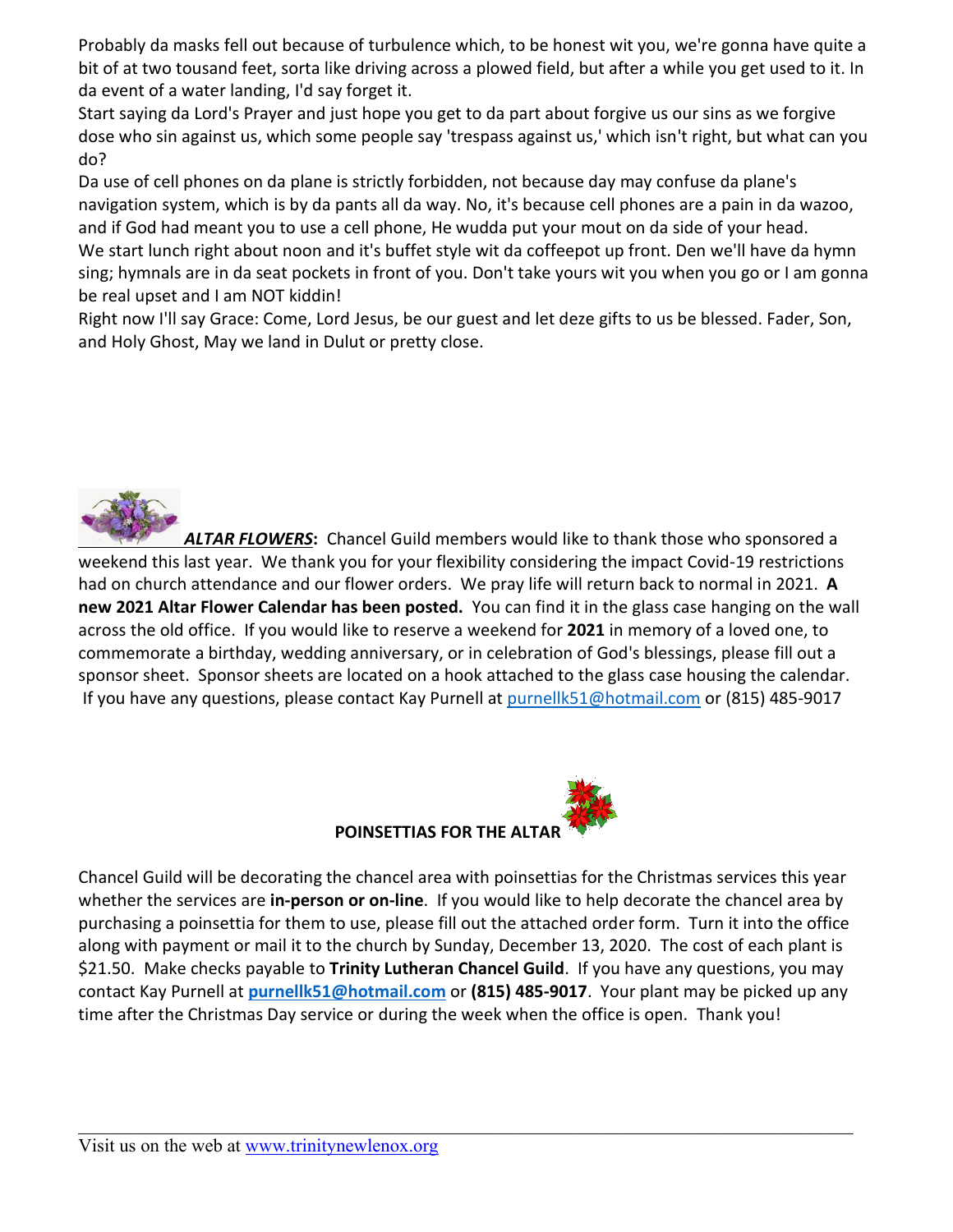

 **CHANCEL GUILD** Our next meeting is Saturday, **December 5th** at 9 am. We will be decorating the church for the Christmas season and holding election of officers. All ladies of the congregation are invited to join us.

### **Chancel Schedule for December:**

- December 6 Judi Donovan/Debbie Crawford
- December 13 Debbie Crawford/Jennifer Mudrock
- December 20 Jennifer Mudrock/Wendy Kaun
- December 23 Set up Christmas Flowers at 9:00 am December 24 - 7:00 PM 11:00 PM Wendy Kaun Denise Buchanan Jan Prospero Jennifer Mudrock

December 25 – Sharon MacFarlane December 27 – Sharon MacFarlane

### **Altar Flowers:**

December 6 – Al McCullough & Family in Memory of JoAnn McCullough's Birthday December 13– Carol Oldendorf & Laurene Wajchert in Memory of their parents Bill & Helen Smithson December 20 – The Dobbs, Dempsey, and Ruhle Families in Memory of Adelaide Ruhle December 27 – Pat Fuerst and Family in Memory of Paul Fuerst



## **St. Matthew's***.*

We are still collecting non perishable food items for St. Matthews Church. The bin is in the upstairs hallway. In addition to the food item, St. Matthew's is in need of cleaning products. Examples would be: paper towels, rags, general purpose cleaners, toilet bowl cleaners, hand washing soap, hand lotions, hand sanitizers, dishwashing soap, etc. These items can be left in the upstairs bin also.



*If anyone is interested in helping with the hauling of these items to St. Matthew's, please contact the church office. Extra help is always appreciated.*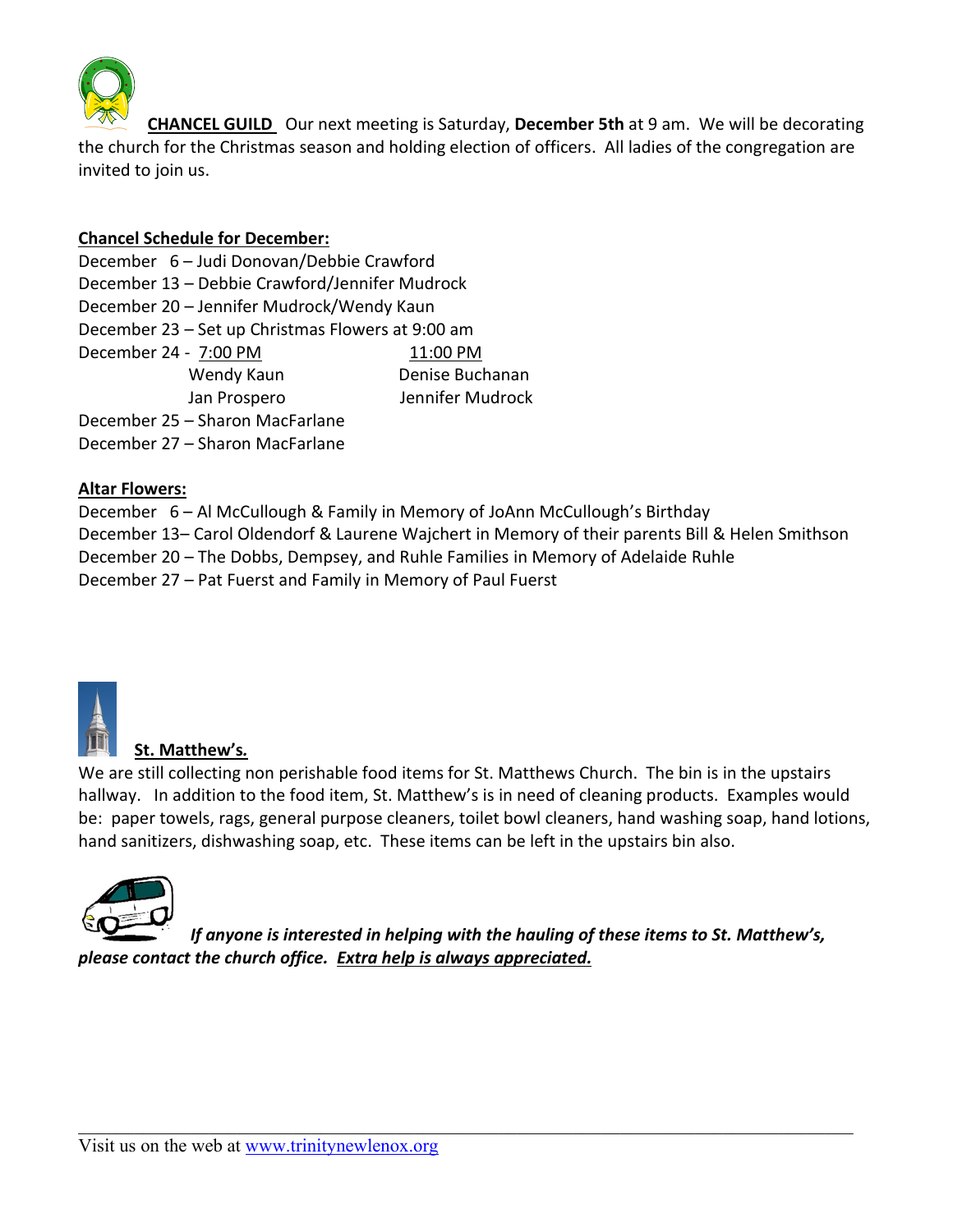

**We would like to thank Chuck and Sandy Peters and Ed Tatro for varnishing all the new doors and trim in the kitchen. A job well done!**



**Wednesday Morning Bible Class** is held at 8:30 a.m. Please join us.

**Thursday Evening Bible Class** is held at 7:00 p.m. Please join us.

Both groups are in person or online so please contact Pastor Hoag if you wish to join the online group and he will get you the link.



**Choir Practice** – Has been cancelled until further notice.